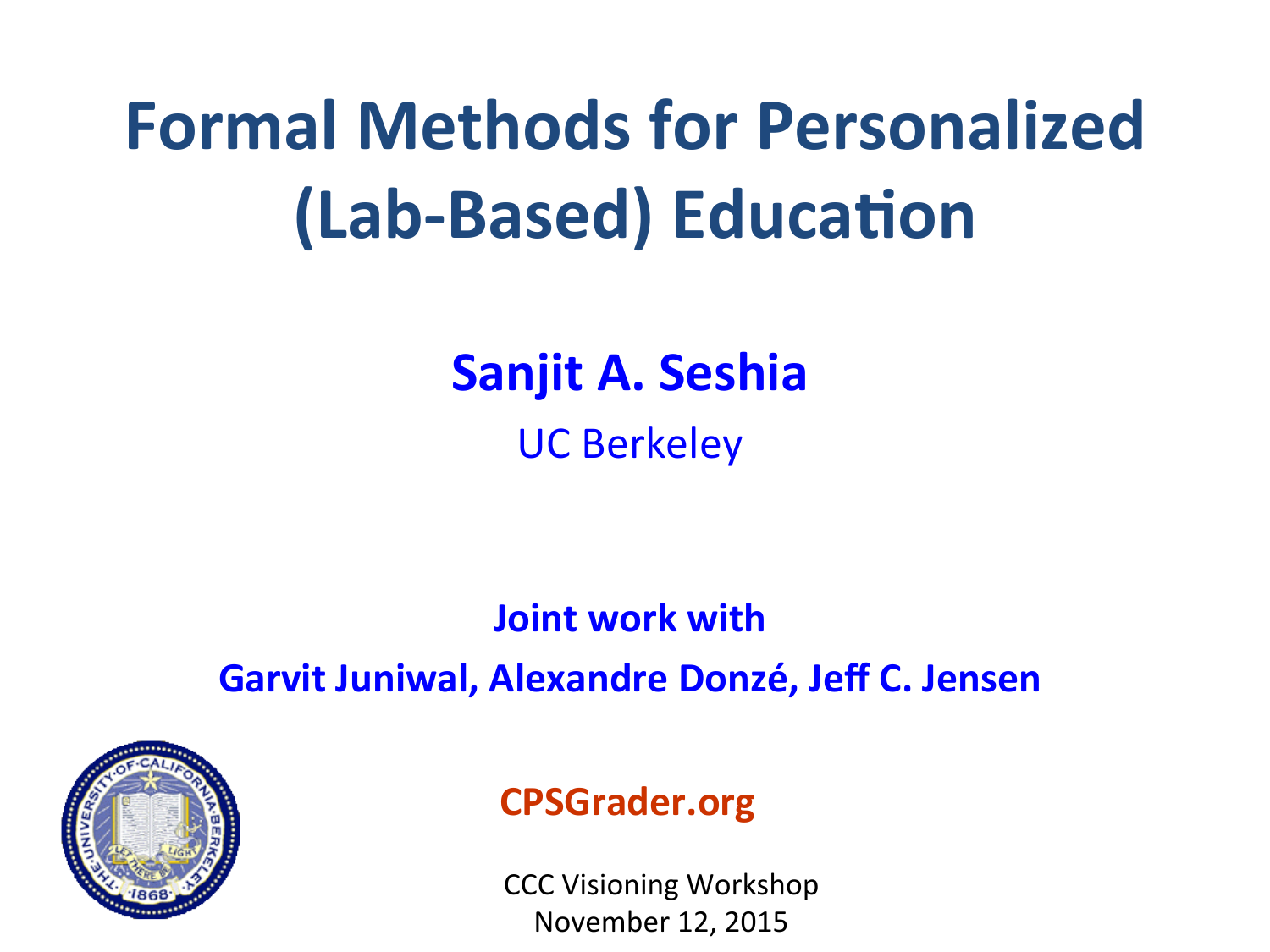## **Formal Inductive Synthesis for Education (w/ focus on lab-based education)**



Formal Methods (computational proof) + **Machine Learning** 

can be very effective for:

**Grading** 

• … 

- Personalized Feedback / Guidance
- Exercise generation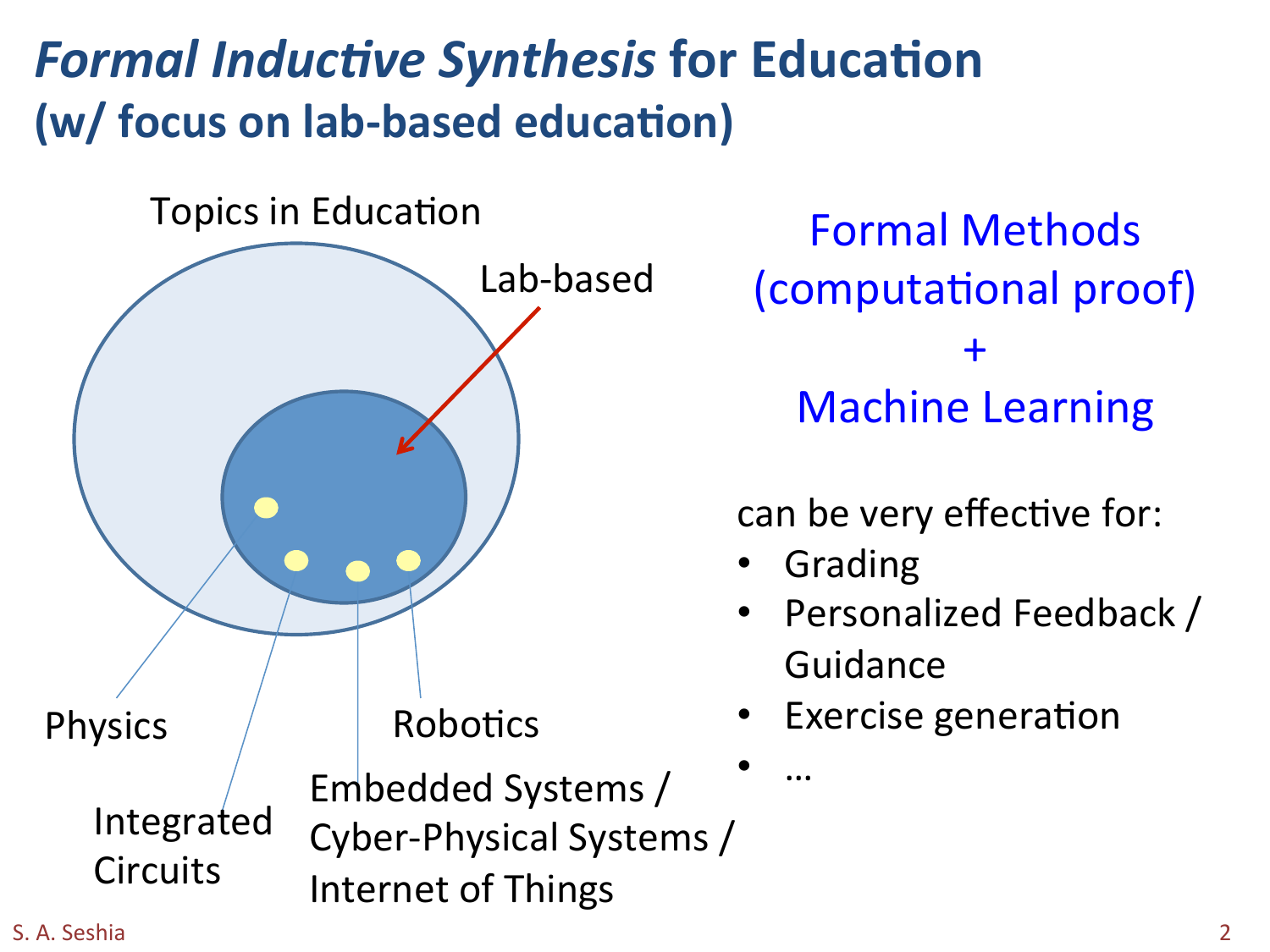## **EECS 149: Intro to Embedded Systems at UC Berkeley** Lab on The "Hill-Climbing" Robot





Garvit, Course TA

#### Goal: Online Virtual Lab with learning experience "comparable" to On-Campus Real Lab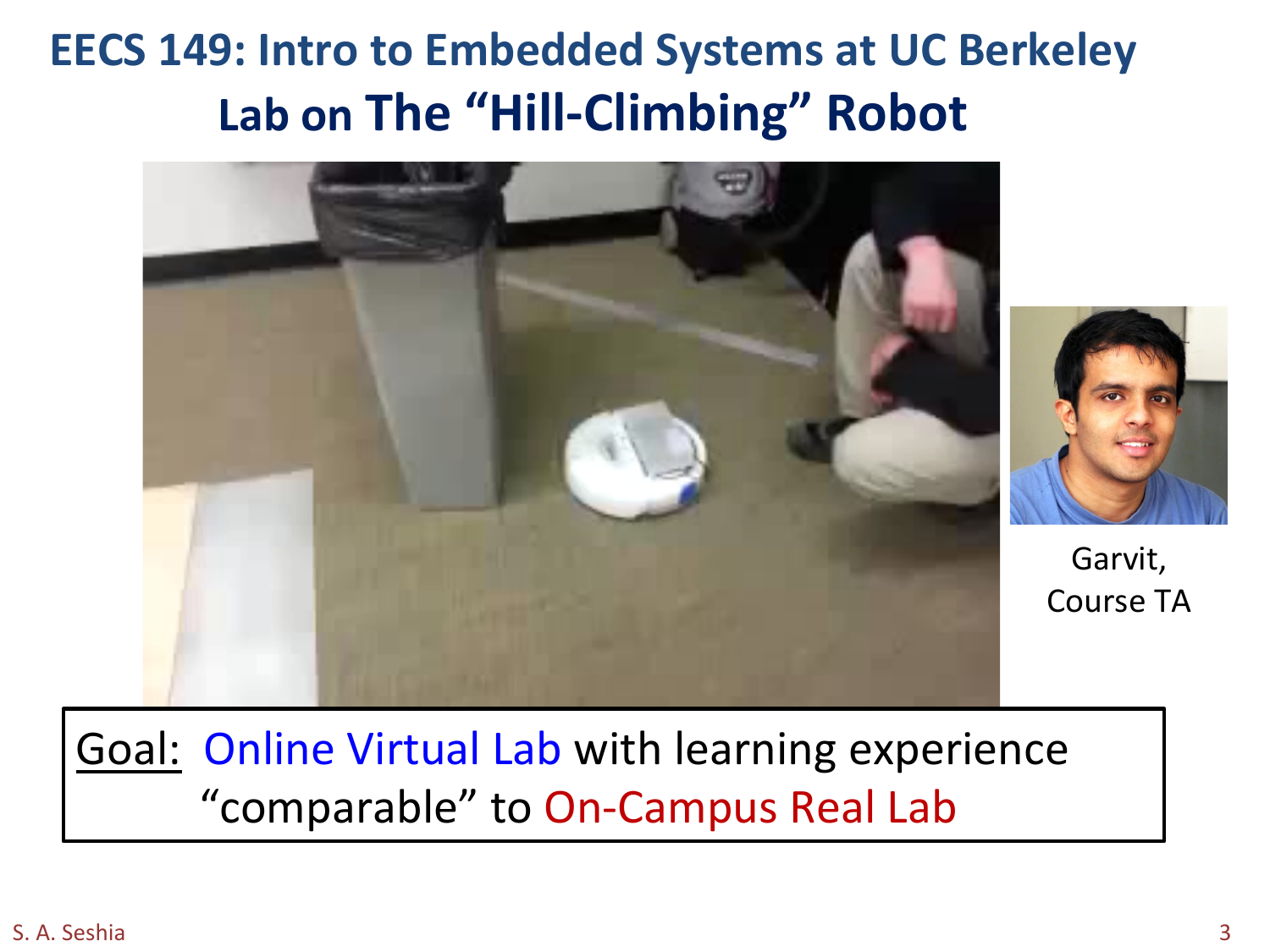## **EECS149.1x: Cyber-Physical Systems on edX (May-June 2014) Virtual Lab: CyberSim + CPSGrader**

| $\Box$                                                | CyberSim                                                                                                                                                                                                                                                                                                                                        | □<br>$\boldsymbol{\mathsf{x}}$<br>٠                                                                                                                                                                                                                                                                                                                                                                                                                |
|-------------------------------------------------------|-------------------------------------------------------------------------------------------------------------------------------------------------------------------------------------------------------------------------------------------------------------------------------------------------------------------------------------------------|----------------------------------------------------------------------------------------------------------------------------------------------------------------------------------------------------------------------------------------------------------------------------------------------------------------------------------------------------------------------------------------------------------------------------------------------------|
| <b>Statechart Display</b><br>simulation configuration | Configuration<br><b>Feedback and Grading</b>                                                                                                                                                                                                                                                                                                    | Wall<br>$\Box$ o<br>10<br>$\bullet$<br>0<br><b>Front Right Cliff</b><br><b>Front Left Cliff</b>                                                                                                                                                                                                                                                                                                                                                    |
| record<br>simulation running                          | $\blacksquare$<br>environment   8 Environment - Navigation and Hill Climb 1.xml<br>$\blacksquare$<br>statechart   8 \src\LabVIEW\Statechart\Simulation Statechart.vi<br>$\blacksquare$<br><sup>8</sup> Simulation Record.xml<br>debug hill clim<br>feedback mode<br><b>Save Configuration</b><br>simulation time (s) 0.000<br>sequence number 0 | Left Bump<br><b>Right Bump</b><br><b>Caster Wheel Drop</b><br>$\log$<br>Net Dist (mm) Net Angle (deg)<br>$ 0\rangle$<br>Left Cliff<br> 0 <br>0<br><b>Right Cliff</b><br>$(D)$ $\bullet$<br>$\circ$<br>۰<br>Œ<br>Left Wheel (mm/s)<br>Right Wheel (mm/s)<br><b>Kight Wheel Drop</b><br>Left Wheel Drop<br>$500 -$<br>$500 - 1$<br>accelerometer<br>$200 -$<br>$200 -$<br>1-<br>$\sqrt{2}$<br>$0 -$<br>σ<br>$0 -$<br>$0.5 -$<br>$-200 -$<br>$-200 -$ |
|                                                       | Simulation <sup>®</sup>                                                                                                                                                                                                                                                                                                                         | $0 -$<br>$-500 - 1$<br>$-500 -$<br>$-0.5-$<br> 0 <br>$\overline{0}$<br>$-1-$<br>0.00<br>$x \mathcal{N}$<br>0.00<br>V<br>0.00<br>v<br><b>Check Grade</b><br>Start<br>⇔<br>Camera<br>m<br>Pause<br>Stop<br>Exit<br>a                                                                                                                                                                                                                                 |

Technology based on Formal Methods + Active Learning

- Run-time verification of Properties in *Signal Temporal Logic*
- Automatic Synthesis of Temporal Logic Testers [EMSOFT 2014]
- Clustering-based Active Learning Framework [L@S 2015]

S. A. Seshia and the set of the set of the set of the set of the set of the set of the set of the set of the set of the set of the set of the set of the set of the set of the set of the set of the set of the set of the set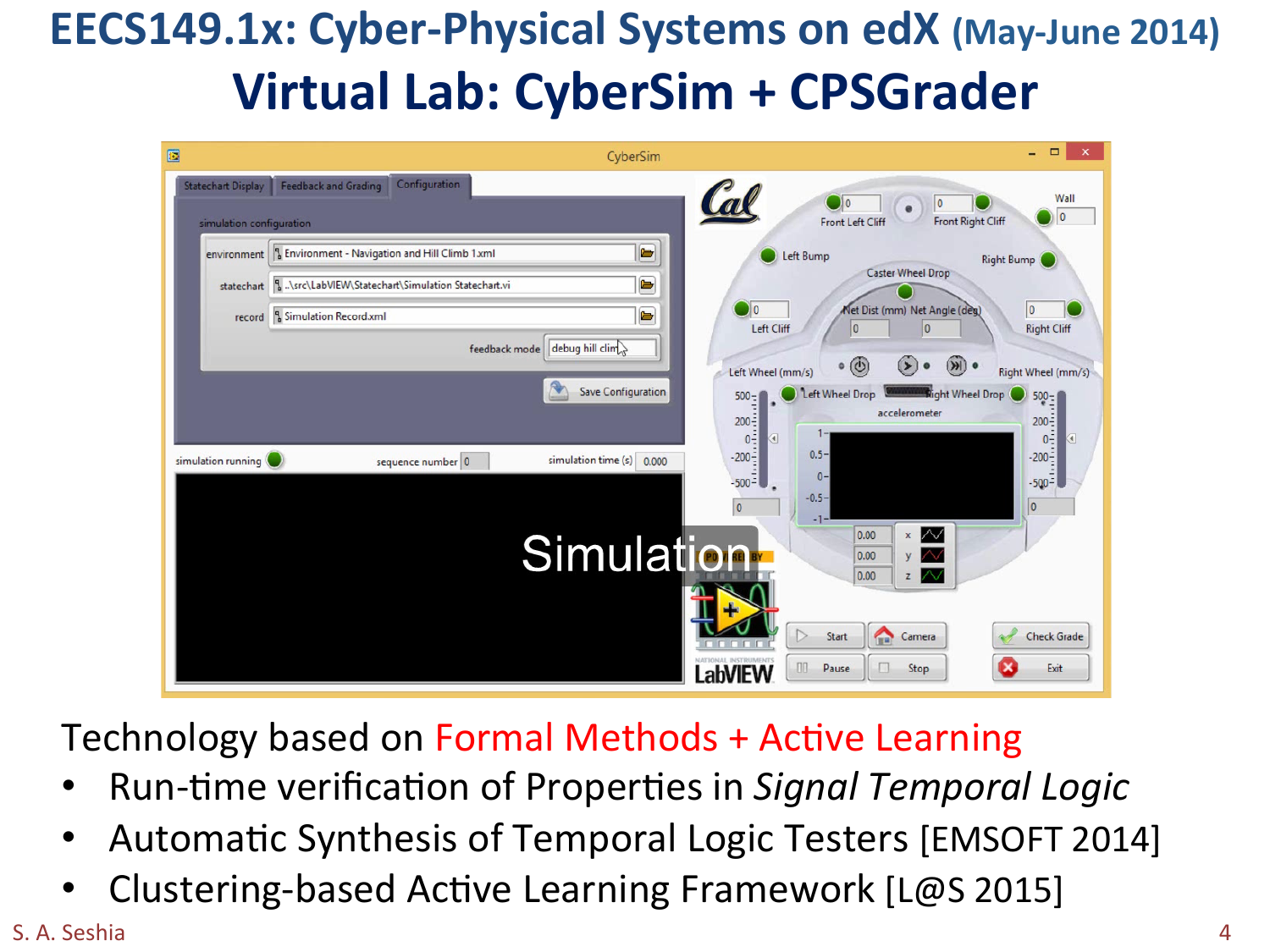## **Instructor View of CPSGrader**



Corpus of Solutions corpas of solutions<br>(code) linstructor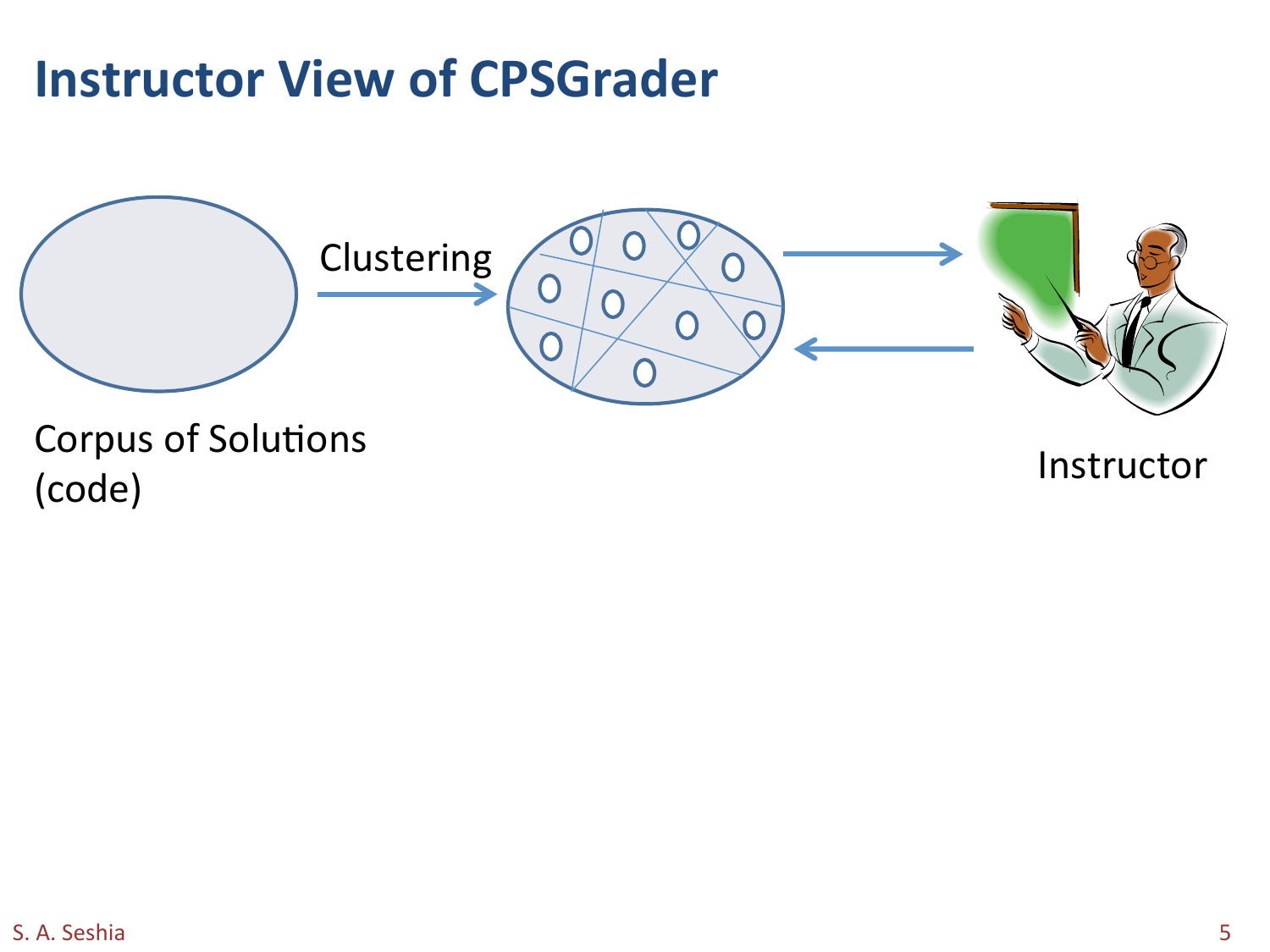## **Instructor View of CPSGrader**

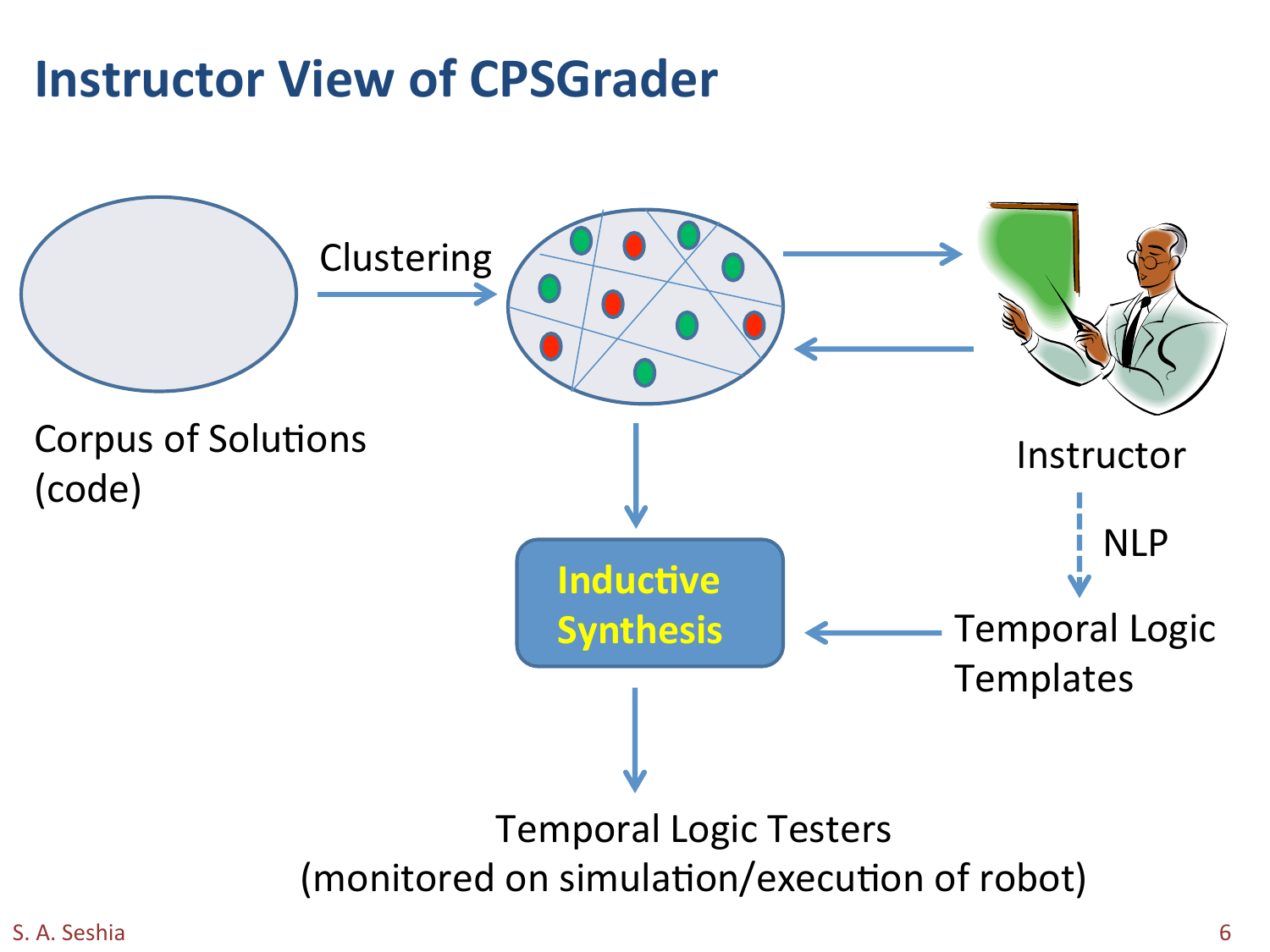## **Student Feedback has been Positive: Online and On Campus**

- EECS149.1 $x$  on edX
	- $-$  86% found auto-grader feedback useful for debugging
	- $-$  >90% of solutions that passed CPSGrader worked on the real robot with no or minor modifications [optional hardware track]
- EECS149 on campus at UC Berkeley
	- Course taught by other instructors [Lee & Sangiovanni-Vincentelli]
	- Enrollment nearly doubled from previous year!
		- Same lab space and similar resources!
	- $-$  Debug Tests: **75%** rated as somewhat to very useful
	- $-$  Feedback: 82% rated as somewhat to very useful